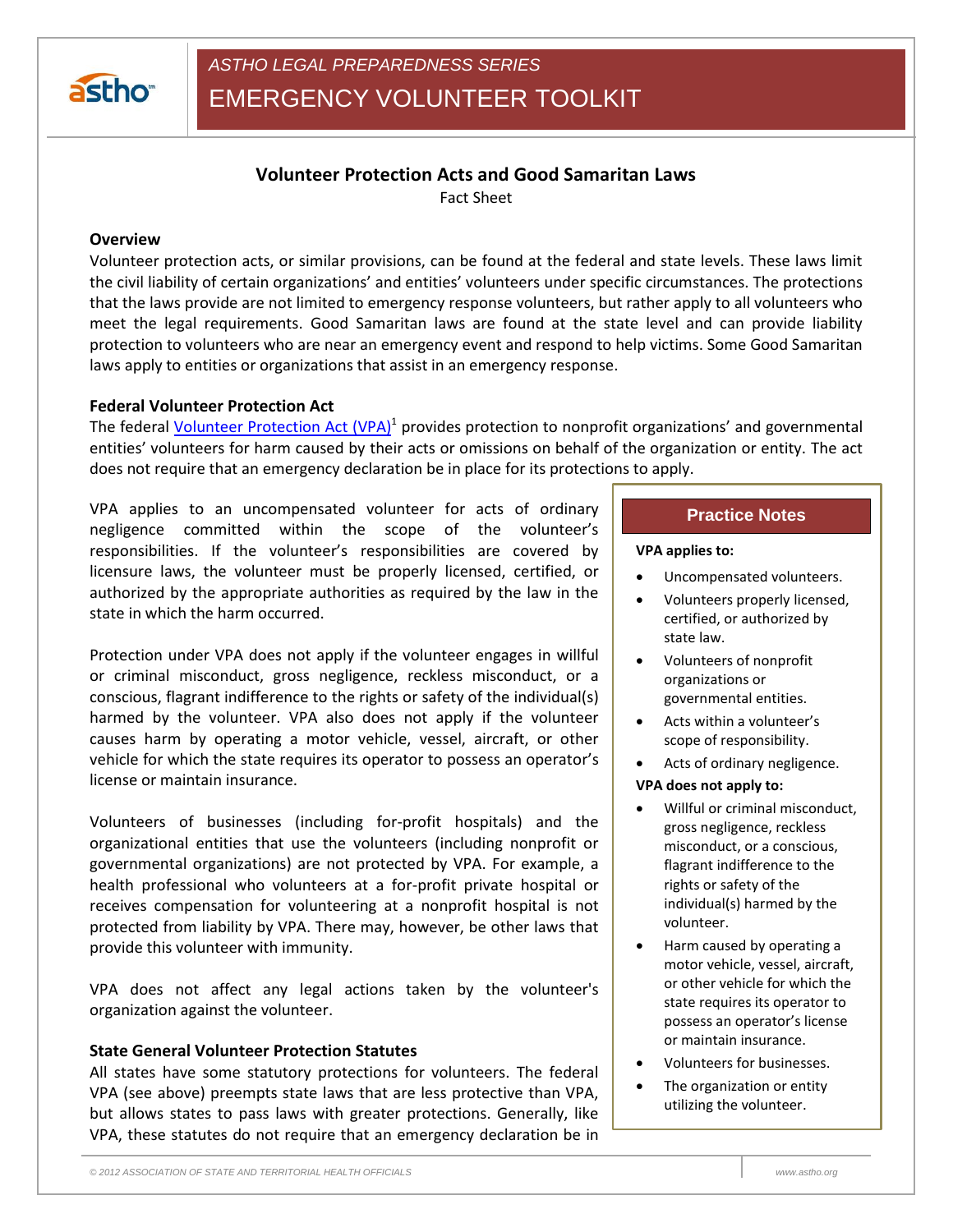place, apply to uncompensated individual volunteers for nonprofit and governmental entities only, and apply only to individual persons and not to organizations. However, because each state's approach is different, it is important to identify what actors, actions, and liability protections are covered under a specific state's statute and those that are not.

## **State Healthcare Volunteer Protection Statutes**

Many states have adopted specific liability protections for volunteer health professionals (VHPs) in addition to or to supplement their emergency powers and general volunteer protection statutes. VHP protection statutes confer immunity to volunteers from civil liability provided that certain conditions are met.

## **Uniform Emergency Volunteer Health Practitioners Act (UEVHPA)**

Some states have adopted the *Uniform Emergency Volunteer Health Practitioners Act (UEVHPA)*.<sup>2</sup> Under UEVHPA, VHPs can register through governmentally established registration systems (e.g., ESAR-VHP or Medical Reserve Corps), or with registration systems established by disaster relief organizations, licensing boards, or national or multistate systems that associations of licensing boards or health professionals have established.

UEVHPA provides two alternatives for VHP immunity. Alternative A offers clear immunity to VHPs for acts that occur while providing services during an emergency. Alternative B essentially replicates the existing liability protections found in the federal VPA to the specific volunteers addressed in UEVHPA. UEVHPA does not immunize VHPs for acts that are willful, wanton, or grossly negligent in nature, or that occur while operating motor vehicles. UVEHPA liability protections become effective upon the state's emergency declaration.

## **Good Samaritan Laws**

Every state has a Good Samaritan statute, but the actors eligible for coverage and qualifying circumstances under which care is delivered varies. $3$  Generally, Good Samaritan statutes cover the spontaneous, uncompensated rendering of aid, reduce the standard of care that would normally be required of the person supplying aid (e.g., a doctor or nurse helping a victim at the scene of an accident) to account for the exigent circumstances in which the care is being delivered, and excuse violations of state licensure requirements. No formal emergency declaration or activation of the volunteer as part of an emergency response force is required for Good Samaritan liability protections to attach.

These laws generally do not apply to employees on duty (e.g., EMTs) or those with a pre-existing duty to provide care. Also, pre-arranged or compensated volunteers and actions that occur in a hospital may not qualify for the liability protections. Good Samaritan laws provide limited immunity from civil liability for ordinary negligence to protected volunteers; they do not provide payment for defense costs, judgments, or settlements. As with other volunteer protection statutes, Good Samaritan laws do not cover gross negligence or wanton misconduct.

## **Good Samaritan Entity Liability Statutes**

Liability protections for organizations and entities are generally less robust than they are for individual volunteers. However, some entity protections exist and more have been developed in recent years in recognition of the important role that businesses and nonprofit organizations play during emergencies. For example, in 2008 Georgia extended the protections of its Good Samaritan law to any natural person, association, organization, or private entity.

The [Public/Private Legal Preparedness Initiative](http://nciph.sph.unc.edu/law/index.htm) is an effort to extend Good Samaritan liability protections to entities. Some states extend Good Samaritan liability protection to cover business and nonprofit entities acting in good faith during an emergency; link entity liability protection to a gubernatorial emergency declaration; apply coverage only where emergency activities are conducted in coordination with the state; and include